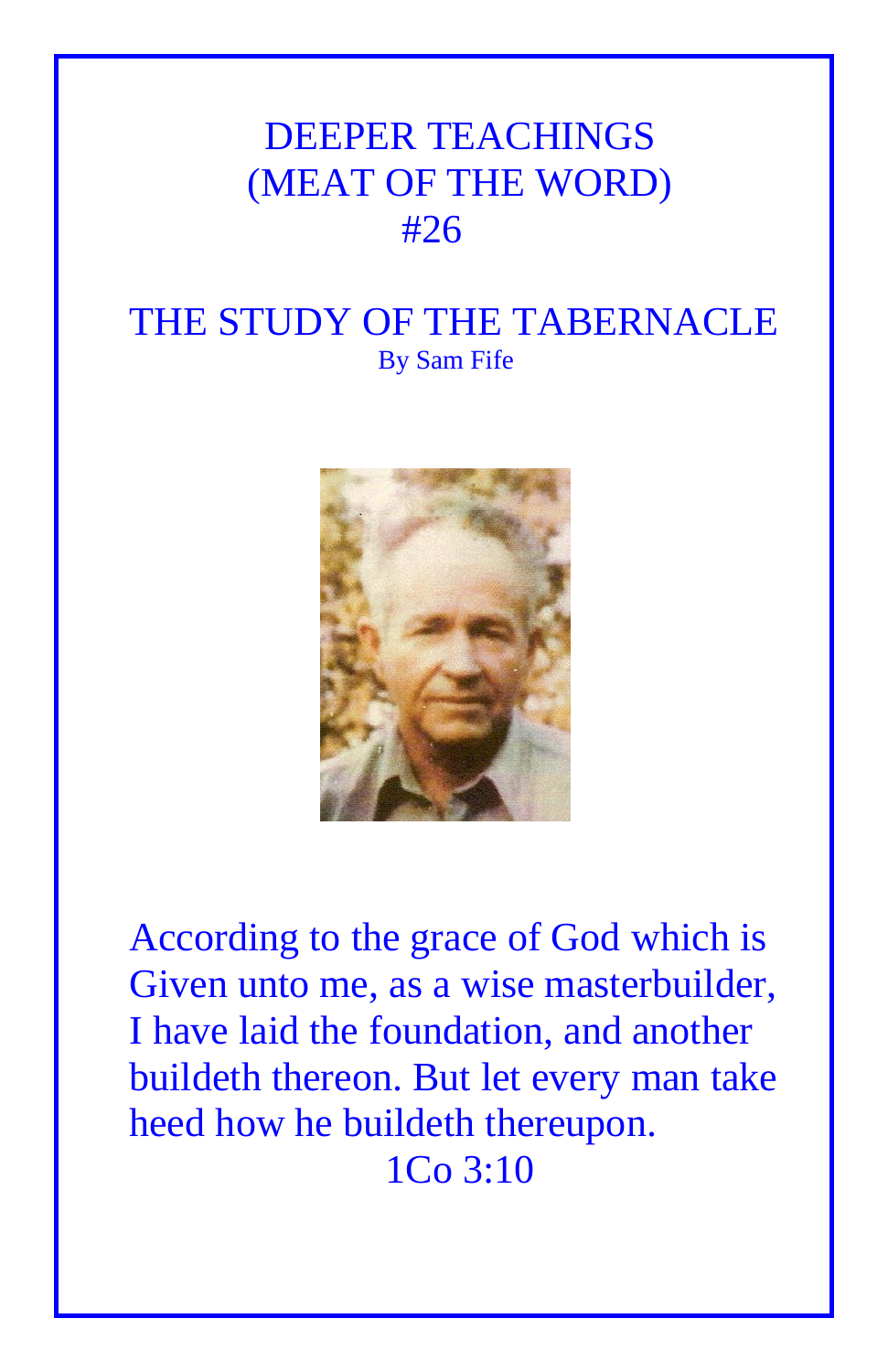## **THE STUDY OF THE TABERNACLE**

In this booklet, we are going to study the tabernacle that Moses built in the wilderness. You will remember that God gave Moses specific instructions as to how the tabernacle should be built. The reason for this was that the tabernacle is a type, a prophecy, therefore it had to be built in accord to the divine, specific instructions of God.

You will remember that as Israel was journeying through the wilderness the tabernacle was made out of tent curtains. After Israel was established in the land and Jerusalem was captured, shortly after David's day, his son Solomon replaced the tabernacle of the wilderness which was made out of tent curtains with the great temple in Jerusalem.

So the tabernacle of the wilderness was for a time a substitute for the temple of God that was built in Solomon's day. Until the coming of Jesus that temple was the temple of God. With the coming of Jesus and the shedding of His blood to atone for our sins, so that we can be cleansed and made holy vessels through the blood of Jesus, fit vessels for the Spirit of God to dwell in, we who are the Body of Christ have become the temple of God. Lest men cling forever to the physical temple and refuse to see the spiritual temple that God is building, in 70 A.D. God allowed the physical temple to be destroyed.

So the tabernacle in the wilderness was a substitute for the temple of Jerusalem. It was a type of that temple in Jerusalem which Solomon built and that temple in Jerusalem was a type, a substitute for the true temple of God, the true tabernacle of God, the Body of Christ, the many membered body of Christ, the Christ, the Church of Christ, which Church and Body we are.

This brings us to the book of Revelation, the 21st chapter and the third verse, where strangely enough we are going to begin our study of the tabernacle, not in the Old Testament, but in the third verse of Revelation chapter 21. There we hear John say: "And I heard a great voice out of heaven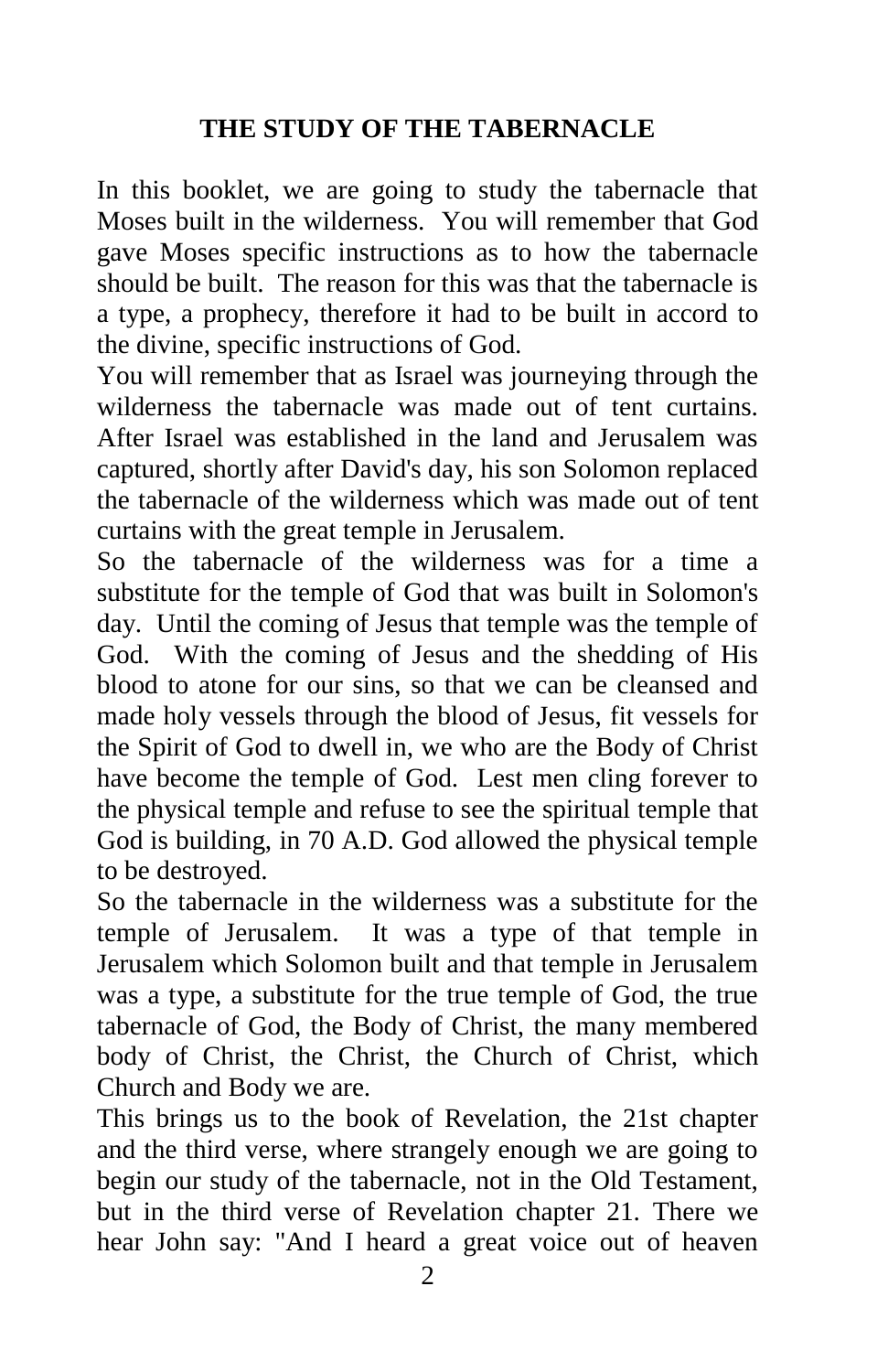saying, Behold the tabernacle of God is with men. He will dwell with them and they shall be His people, and God Himself will be with them and be their God."

A tabernacle is a dwelling place. The Spirit says here that the dwelling place of God is with men or in men. Now this takes us back to the book of Ephesians, the second chapter and beginning with the19th verse. The Spirit here says through the apostle Paul "Now, therefore, you are no more strangers and foreigners, but fellow citizens with the saints, and of the household of God; and are built upon the foundation of the apostles and prophets, Jesus Christ Himself being the chief corner stone; In whom all the building fitly framed together unto an holy temple in the Lord: In whom ye also are builded together for an habitation of God through the Spirit."

Here we are told that we are God's building, that we are built upon the foundation of the apostles and the prophets and that Jesus Christ is the chief corner stone of this building. The apostles and prophets are the foundation and we are the building. We are told in verse 21, that we are growing into a holy temple.

You see the temple of Jerusalem was a type of us, the true temple of God. How many times does the scripture say to us in the New Testament, "Ye are the temple of the Spirit of God." We are growing into a Holy Temple in the Lord, in whom ye are also builded together for an habitation of God through the Spirit. We are builded together for a dwelling place, a habitation of God, a tabernacle for God, a temple in which God might dwell in all of His fullness and, through which He might rule throughout eternity. We are the tabernacle of Revelation 21:3. We are the temple of Ephesians 2:20. We are the habitation of God of which the physical temple in Jerusalem was simply a type and a substitute and a prophecy of which the tabernacle in the wilderness was also a type and a substitute and a prophecy. The tabernacle in the wilderness in its three divisions and in its seven pieces of furniture is a typical prophecy to us. It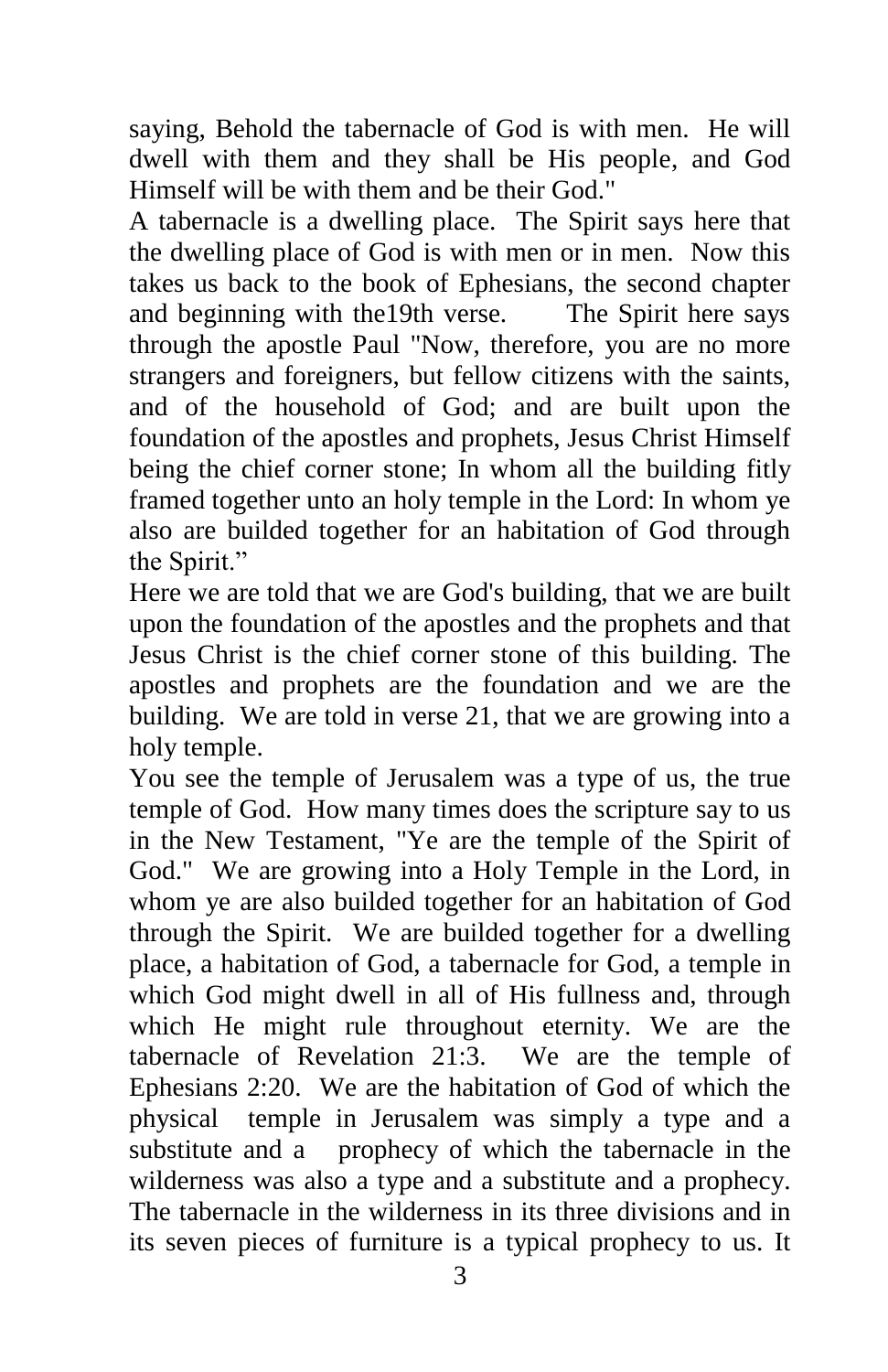reveals to us the various stages and steps of our spiritual journey toward our perfection through which we will become the fully built, fully perfected temple or tabernacle in which God will dwell in men. If we study the three divisions of the tabernacle and the spiritual truth with each piece of furniture symbolizes to us, then we will see the different steps and stages of our spiritual journey toward our perfection, toward our becoming the true temple of God, toward becoming the Holy City, New Jerusalem.

Now you will remember if you have studied the Old Testament record of the building of the tabernacle, that the wilderness tabernacle consisted of three divisions.

First was the outer court which was made of tent curtains which stood seven and a half feet high. The outer court was a hundred and fifty feet long and seventy-five feet wide. It had no top over it. This was the first division of the tabernacle, the outer court.

Inside the outer court were two rooms. The first was called the Holy Place and the second room behind the first, or the third division of the tabernacle was called the Holy of Holies. If you will follow closely in your mind's eye, we will point out the picture.

There were seven pieces of furniture in the tabernacle. As we enter the outer court through the entrance which was called "the gate," the first piece of furniture which we see is the altar of burnt offering. Then as we pass on by the altar of burnt offering between it and the entrance to the Holy Place, we see the brazen laver in which the priests washed before they entered into the Holy Place. Then as we enter in through the "door" or the entrance to the Holy Place, on the right hand we see the table of shewbread. On the left hand we see the golden candlestick and as we move forward toward the entrance into the Holy of Holies, which is called "the veil" we see the golden altar of incense. As we pass the altar of incense through the veil, we then see the ark of the covenant. This was the great chest which God had told Moses to build in the wilderness, which contained the two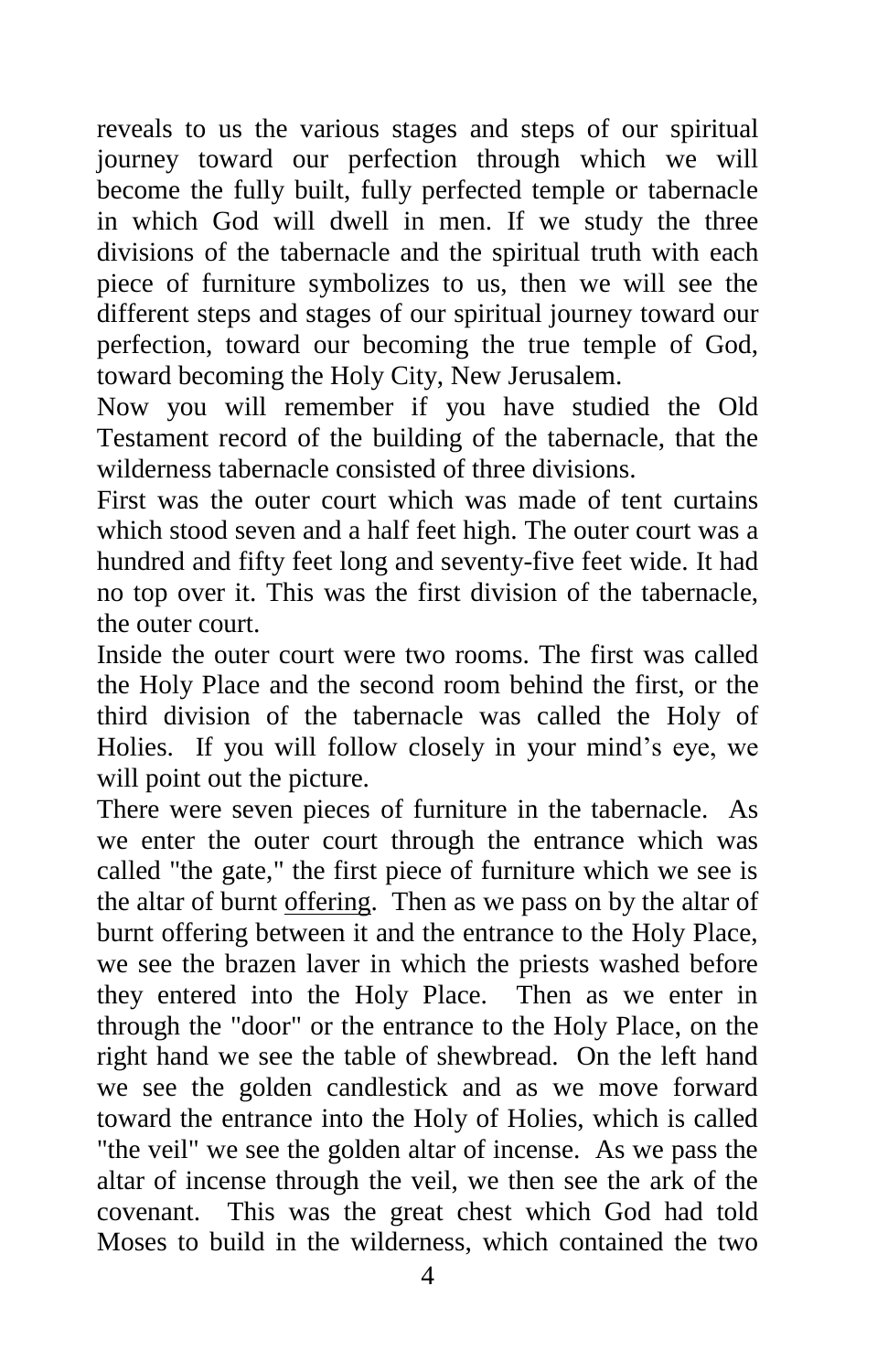tables of stone on which the commandments were written, Aaron's rod that budded and the of manna that the children of Israel were fed upon in the wilderness.

On top of the ark of the Covenant, we find the Mercy seat of God. This is the seventh piece of furniture in the tabernacle. There you have a picture of the tabernacle and its divisions and its furniture.

Now let us go back and study its divisions and its furniture to see how each one of them proclaims to us the type and prophecy of the different steps and stages of our journey toward our perfection in Christ Jesus; toward becoming the perfected, fully built temple or tabernacle of God, toward becoming the Holy City, the New Jerusalem.

Let us start our journey outside the Gate of the tabernacle, for it was here that Israel gathered once a year on their day of atonement. It was there that the priests, as representatives of the people, laid their hands upon the head of a lamb. It was there outside the gate that the lamb was slain. Outside the gate of the tabernacle represents the lost people of the world. The lamb that was slain is a type of the Lord Jesus Christ, the true Lamb of God. The priests represented the people. They laid their hands upon the lamb's head and in so doing identified themselves with the slain lamb.

This presents to us the truth that outside the gate of the Holy City, in the world, we must identify ourselves with the slain Lamb of God, the Lord Jesus Christ, through faith. It is through this means alone that we are ready to enter God's tabernacle and become a part of this tabernacle. After the lamb was slain, the priests then took the lamb and entered in through the gate into the Outer Court of the tabernacle.

Since the priests were representatives of the people outside the gate, the people were in this way also entering into the tabernacle of God with the Lamb of God and the blood of the Lamb in their hands. It is only with the blood of the Lamb in our hands, by faith that we can enter into even the Outer Court of the temple of God.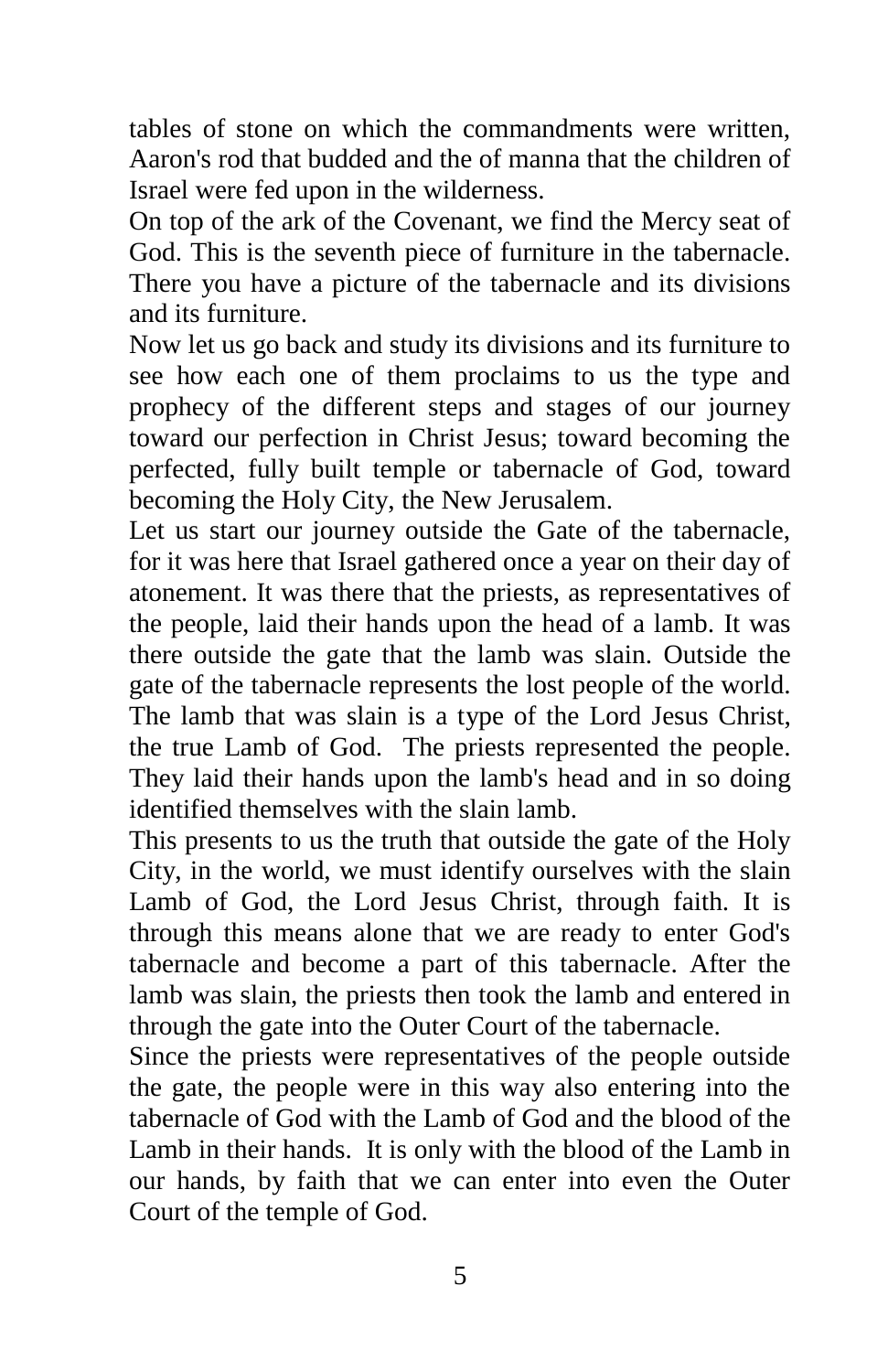This is a type of the born again, or what we sometimes call the salvation experience, as we, with the priests enter in through the gate to the Outer Court of the tabernacle of God. Now those Old Testament priests of which there were many, were the go-betweens, between the people outside and the High Priest whom they met in the Holy Place, inside. They were types of you and me who are Christians today. We are the anti-types of the priests, and just as they were the gobetween for the people and the High priest, so you and I are priests, go-between for the lost people of the world and Jesus Christ our High Priest. It is so as we meet them outside in the world and lead them to the Lamb of God, Jesus our High Priest. This is why the New Testament says that we are kings and priests unto our God. And so as priests, we take the blood of the Lamb and the Lamb Himself and we enter into the Tabernacle through the gate. You will notice I said as the priests we take the blood of the Lamb and the Lamb Himself and enter in the Outer Court of God's Tabernacle. For when we accept Jesus as our Saviour, we do not only take the blood of the Lamb in our hands through faith, but we actually take the Lamb Himself into us. The Bible teaches that His Holy Spirit enters into us and that from this moment forth Christ dwells in us. It is there in the Outer Court that we see the lamb placed on the first piece of furniture: the altar of burnt offering. It is offered up as sacrificial offering to God by fire. This presents to us the truth that Jesus our Lamb suffered the fires of hell to pay for your sins and mine. It is in the Outer Court, we learn this great truth. The Outer Court of the Tabernacle in the wilderness was a type of the visible church that we join and that we enter into through the water baptism after we have had our "outside the gate" experience, the born again experience. We then join a church and in the church we are taught the great truth that Jesus suffered the fires of hell to pay for our sins. The Outer Court is a type of the visible church organization that we join and which is the start of our journey towards our perfection.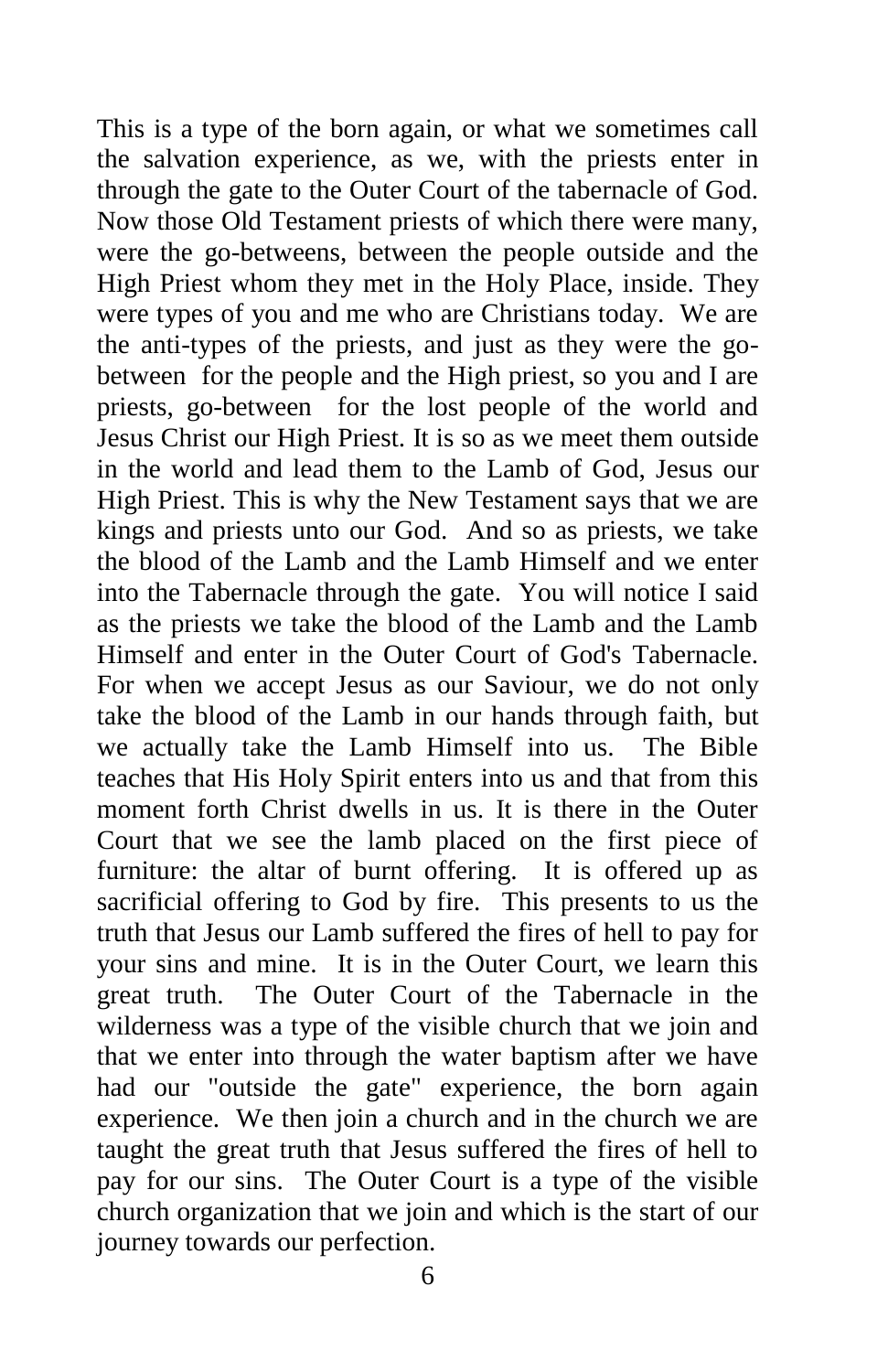The first step is to see the Lamb of God burnt on the altar of burnt offering. As priests, after we have seen this truth, we continued our journey through the Tabernacle. The priest carries the blood in his hands to the next piece of furniture which is the brazen laver. There the priests washed their feet and their hands to prepare for entrance into the Holy Place. They could not enter into the Holy Place until they had washed it at the brazen laver. This proclaims to us typically and symbolically a spiritual truth that is revealed in the New Testament. That is, after we have been born again of the Spirit of God, after our sins have been cleansed by the blood of Jesus and through faith in His blood, after we have seen that He suffered the fires of hell for our sins, the Bible still says that there is a part of us that needs to be washed. That part that needs to be washed is our feet. We still need our walk cleaned up.

In the 13th chapter of John, we find Jesus at the Lord's supper table with His disciples where He poured the wine and said to them: "This is my blood which is shed for the remission of sins, drink ye all of it." And in doing so, He instituted an ordinance in the church in which He said we should forever commemorate a great truth, that His blood was shed for the remission of our sins. Then He took the bread and broke it and said: "This is my body, eat." and in so doing He instituted in that same ordinance a commemoration of the truth that symbolically His Body was broken and suffered. Then He did something else in the same process without hesitation whatsoever, without any break, He arose and washed His disciples' feet and He told them that they should also wash one another's feet. Then Peter said: "Lord, thou shall not wash my feet." Jesus answered and said: "If I wash thee not, thou hast no part of me." "He that is washed needeth not save to wash his feet." He was proclaiming to us the truth that though we have been cleansed by the Blood of Jesus and have been given the imputed righteousness of Jesus Christ, still we must have our feet washed. We must have our walk cleaned up. We have yet to come to perfect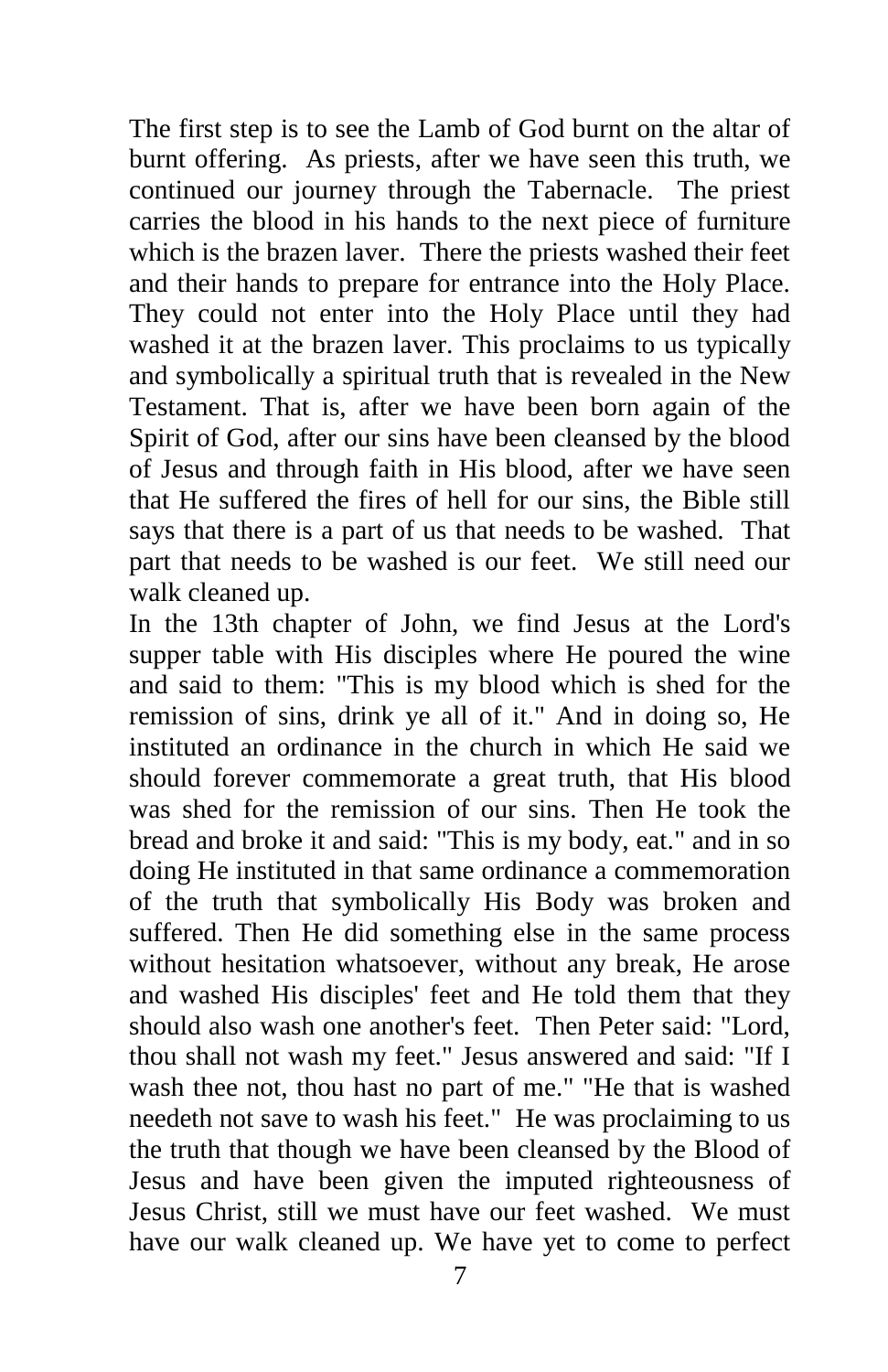holiness, to fulfill God's whole plan for our life, for the Bible plainly says: "Without holiness, no man shall see the Lord." We still must have our walk cleaned up. We still must have our feet washed. Just as Jesus washed His disciples feet and told them to wash one another's feet, so spiritually it is God's plan that we wash one another's feet as we witness to one another, as we teach one another, as we preach to one another, to clean up our walk and so we wash one another's feet and proclaim this great truth symbolically. In the communion, Jesus made foot washing just as much a part of the communion as He made the drinking of the wine and the eating of the bread. Our walk must be cleaned up through our prayers and ministering to one another. We must wash one another's feet. It is just as much a part of the communion as the breaking of bread and the drinking of wine. In these last days, you will find Jesus restoring it to His Church. These are the days which fulfill the scripture in the 2nd chapter of the book of Acts, which says: "Jesus has ascended into Heaven until the restoration of all things which were spoken by the mouth of the holy prophets since time began." These are the days that are restoration to the Church of Jesus Christ. Because the church allowed Satan to lead it off to a side track, it became a proud church. It lost its humility and demons came in with deceiving doctrines. And so, this great part of the communion service, the foot washing, was taken out, because the devil does not want it kept before the people. He does not want the truth that even though they have been cleansed by the blood of Jesus, they still must have their walk cleaned up. They still must have their feet washed. They still must come to perfection. They still must come to holiness, for without holiness no man shall see the Lord. For this reason, the devil schemed to have this part of the communion removed. God is going to restore it. When God began to pour out revelation upon me and my assembly, this was one of the first truths that He revealed to us. And as God began to restore divine order to our assembly, He revealed to us the purpose of the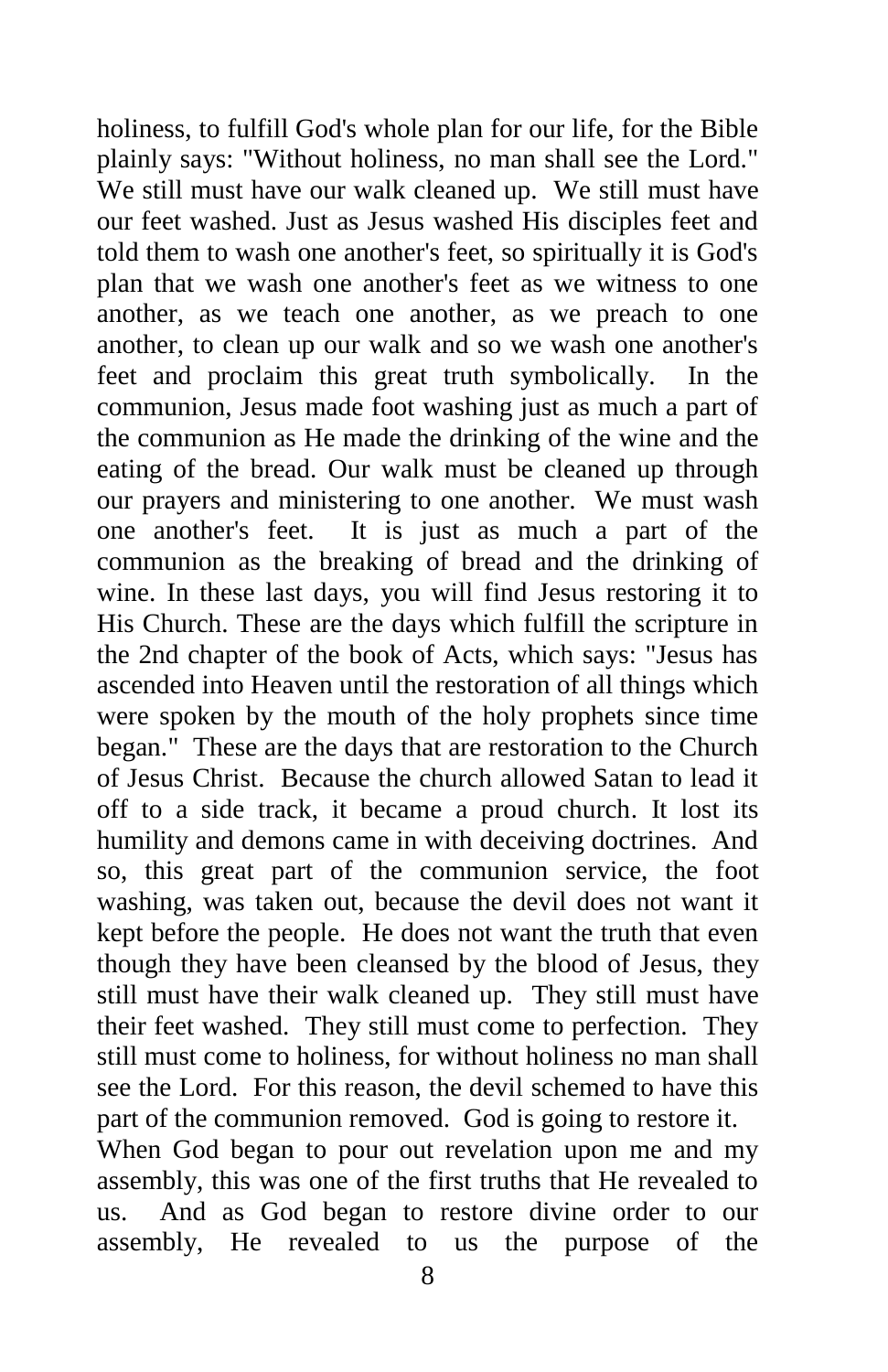commemoration of the foot washing in the communion. He revealed to us the great truth, which it presents and He commanded us to begin to practice it in our assembly. Until one begins to be washed at the brazen laver, he is not prepared to enter the second stage of his journey which is the Holy Place in the tabernacle. Now, the washing agent which is revealed to us in scripture is the Word of the Lord. It is the cleansing agent. In the Outer Court, or the formalistic church we begin to be taught the Word of God. The Word of God begins to get into our hearts. Before, we were dirty inside and our walk as a result was dirty. It was unclean because our inner man was filled with all kinds of lies and errors and falsehoods, all these things which we had picked up in the outer world. When we are in the visible church, we begin to get the Word of God in our hearts and it begins to wash out our inner being and we begin to clean up our walk before God. This is being washed at the brazen laver, in preparation for entering into the Holy Place.

In Ephesians, the 5th chapter, verses 25 and 26, scripture says: "Husbands love your wives even as Christ also loved the Church, and gave Himself for it, that He might sanctify it and cleanse it with the washing of water by the word." The Word of God is the cleansing agent. Here we are told that Jesus is cleansing His Church with the washing of the water of the Word. By the Word we are washed in preparation for entering in the Holy Place. As we wash at the brazen altar in the visible church and the Word of God begins to wash a lot of false ideas out of our mind and our hearts, and we begin to get this Word working in our hearts, we are then prepared for the third stage of our journey. The born again experience outside the gate, then the Outer Court experience, joining the visible church and participating in the carnal, formalistic, ritualistic church worship. We are then prepared to enter in the Holy Place, in the tabernacle which is a type of the walk in the Spirit, and in the light of the Spirit of God.

The entrance experience in the Holy Place is the Baptism of the Holy Spirit accompanied by the gift of tongues and other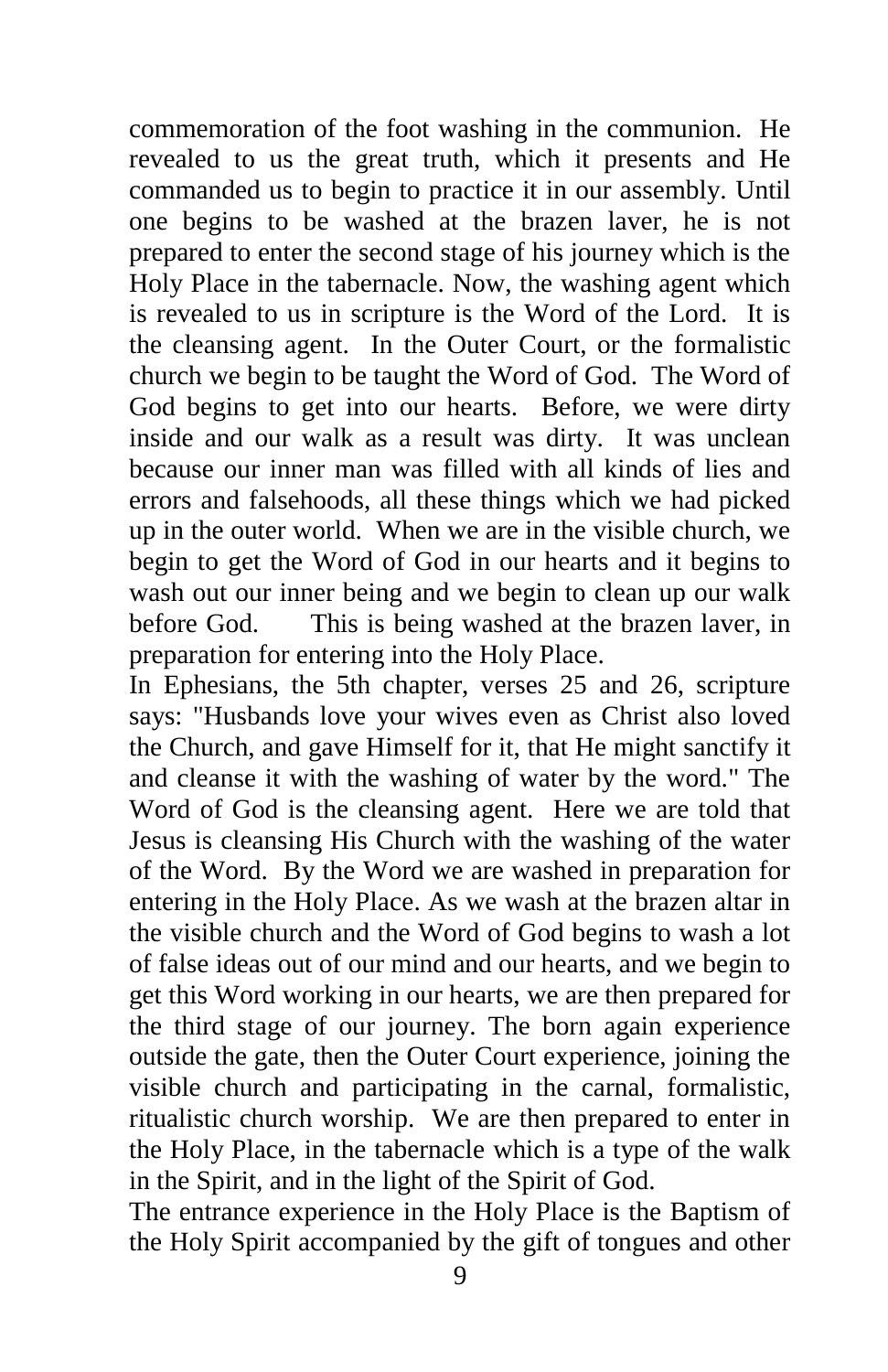subsequent spiritual gifts. This is why the priests were not prepared to enter in the Holy Place until they had first washed at the brazen laver. This is why we cannot receive the Baptism of the Holy Spirit until the Spirit with the Word washes out our minds and our hearts. How many Episcopalians, Methodists, Baptists, Lutherans or Presbyterians do I hear testify that they have received the Holy Spirit after the Word had washed many false ideas out of their hearts and minds. Many false ideas that they had about God, many fears, many preconceived ideas and prejudices they had against this great truth. When the Word of God had washed that darkness out of them then they received the Baptism of the Holy Spirit. Then they entered through the door into the Holy Place, the third stage of our journey. The Outer Court is the visible church we join when we have been born again. The church which worships by carnal, fleshly rituals. Listening to sermons, being taught Bible lessons and listening to beautiful robed choirs singing, participating in the ceremony called the liturgy. That is the Outer Court.

The Holy Place, the second division of the tabernacle, is the life in the Spirit and the walk in the Spirit, the place of spiritual worship and of supernatural experience after we come through the Baptism of the Holy Spirit. After leaving the carnal church. Now, as you enter the Holy Place, the first thing you see on the right hand is the table of shewbread. This table of shewbread was never seen by the people outside the gate. Neither could the table of shewbread be seen by the priests as long as they were in the Outer Court. The table of shewbread could only be seen by the priests when they entered into the Holy Place. This table of shewbread represents the hidden manna that we begin to feast on from the Spirit of God and from the Word of God, after we have been baptized in the Holy Spirit and after we have begun a walk in the Spirit. One thing I have heard ministers say across the land is that as soon as they received the Baptism of the Holy Spirit, their Bible became a new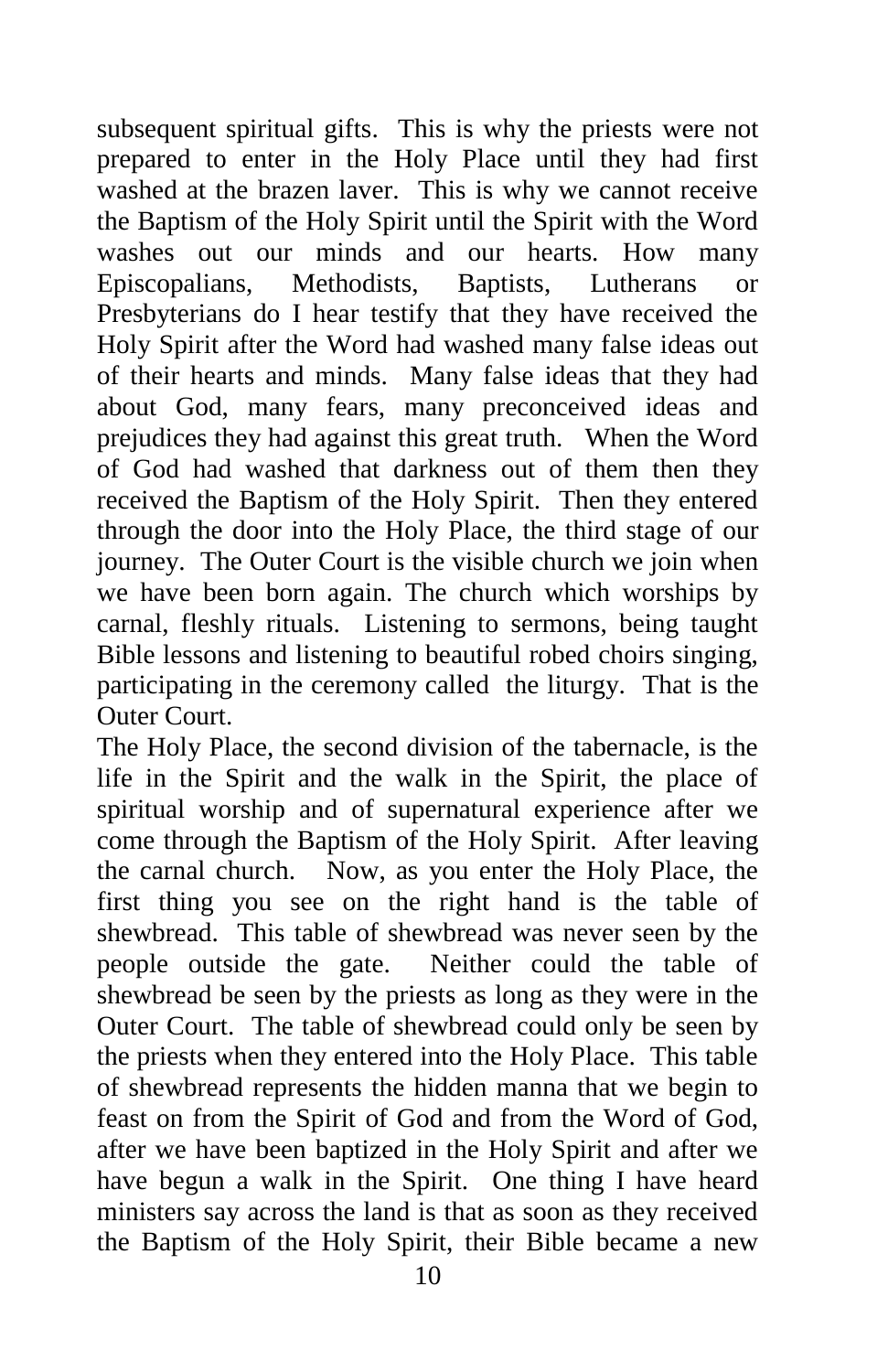book to them. Of course it does, because the Lord Jesus said: "He that overcometh will I give to eat of the hidden manna." As long as they remained in the carnal, formal church without the Baptism of the Holy Spirit, they could not see the great spiritual truths and the spiritual realities given in the Word, which are found behind the letter of the Word. In the formal church, we have men with great theological degrees who can give you all the historical information in the Bible and they can discuss pros and cons of the letter of the Word, but they are completely blind and cannot see the hidden manna.

As we begin to feed on the manna, we become more and more prepared for supernatural experiences. We become strong. We are being prepared to go into the Holy of Holies. To go all the way in God.

When I was a Southern Baptist minister, before I received the Baptism of the Holy Spirit, I could not believe in divine healing through faith. I could not believe that if a person stood before the congregation and I told them that I was going to pray with them in the Name of Jesus and believe God with them, they would be healed. I could not believe there was any power in the Name of Jesus to cast out devils. I could not believe any of those things because I had no strength to believe since I was not fed upon the hidden manna. As soon as I received the Baptism of the Holy Spirit and I had entered into the Holy Place, I began to feast on the hidden manna. The Spirit of God began to take the mighty truths in the scripture concerning healing and the power and the authority we have over devils in Jesus' name and make them leap out at me, and soon I was deep in the midst of the ministry of healing the sick and casting out devils.

Then on the left side of the Holy Place, we see the seven branch candlestick. Seven is the perfect number in scripture. The seven branch candlestick not only proclaims to us that we are now given all the light but that we also have the gifts of the Spirit in operation. The nine manifestations of the Spirit which are listed in 1st Corinthians 12 are now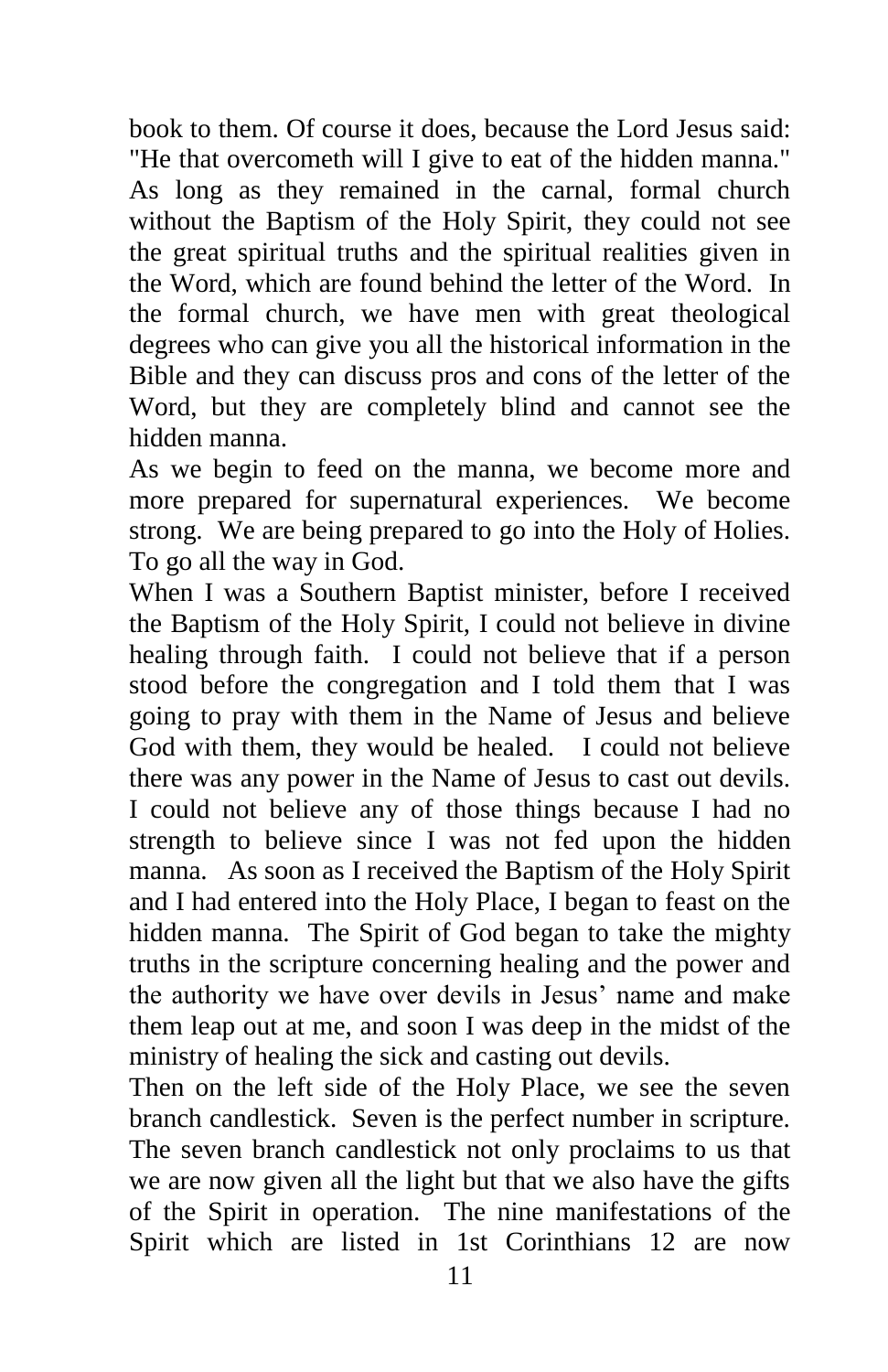available to us. This is why we begin to operate after we have received the Baptism of the Holy Spirit. The word of wisdom, the word of knowledge, faith, miracles, gifts of healing, discerning of spirits, tongues and interpretation of tongues. This is the Holy Place. Through feeding on the hidden manna and partaking of the gifts of the Spirit, we are then ready to approach the Golden Altar of Incense which was right before the entrance into the Holy of Holies.

On this Golden Altar of Incense, a material substance was placed and it was burnt up and became spiritual odors which wafted into the presence of God in the Holy of Holies, to prepare for the entrance of the priest into the Holy of Holies. The Golden Altar is a stage in our journey where through feasting on the hidden manna, through the gifts and operations of the Spirit of God, all the dross is burned out of us. Just as the material substance of incense was placed on the altar and burned up and became spiritual odors, so all the fleshiness is burned out of us and we become spiritual beings. Thus, we become spiritual beings and are prepared to enter the Holy of Holies.

The Holy of Holies is the last stage of our journey towards perfection. As we partake of the hidden manna and the gifts of the Spirit begin to operate in us, the fleshiness is burned out of the old man who completely dies. We are then ready to enter into a perfect union with the Spirit of God. Perfection in Christ Jesus. As Jesus said: "I in the Father, and you in me and I in you." Perfect union with Jesus, with the Father and with the Holy Spirit. Perfect oneness. Oh! God give me more words to describe it! Perfection in Christ Jesus, and we are in the Holy of Holies. When we enter the Holy of Holies the first thing we see before us is the Ark of the Covenant. When we have entered the Holy of Holies, we have entered perfection in Christ Jesus and we are able to keep the Commandments of God. All the law of God which the Ark of the Covenant represents is now perfectly in us and we are walking in perfect holiness, perfect faith, perfect power. God places the symbol of His Covenant with us and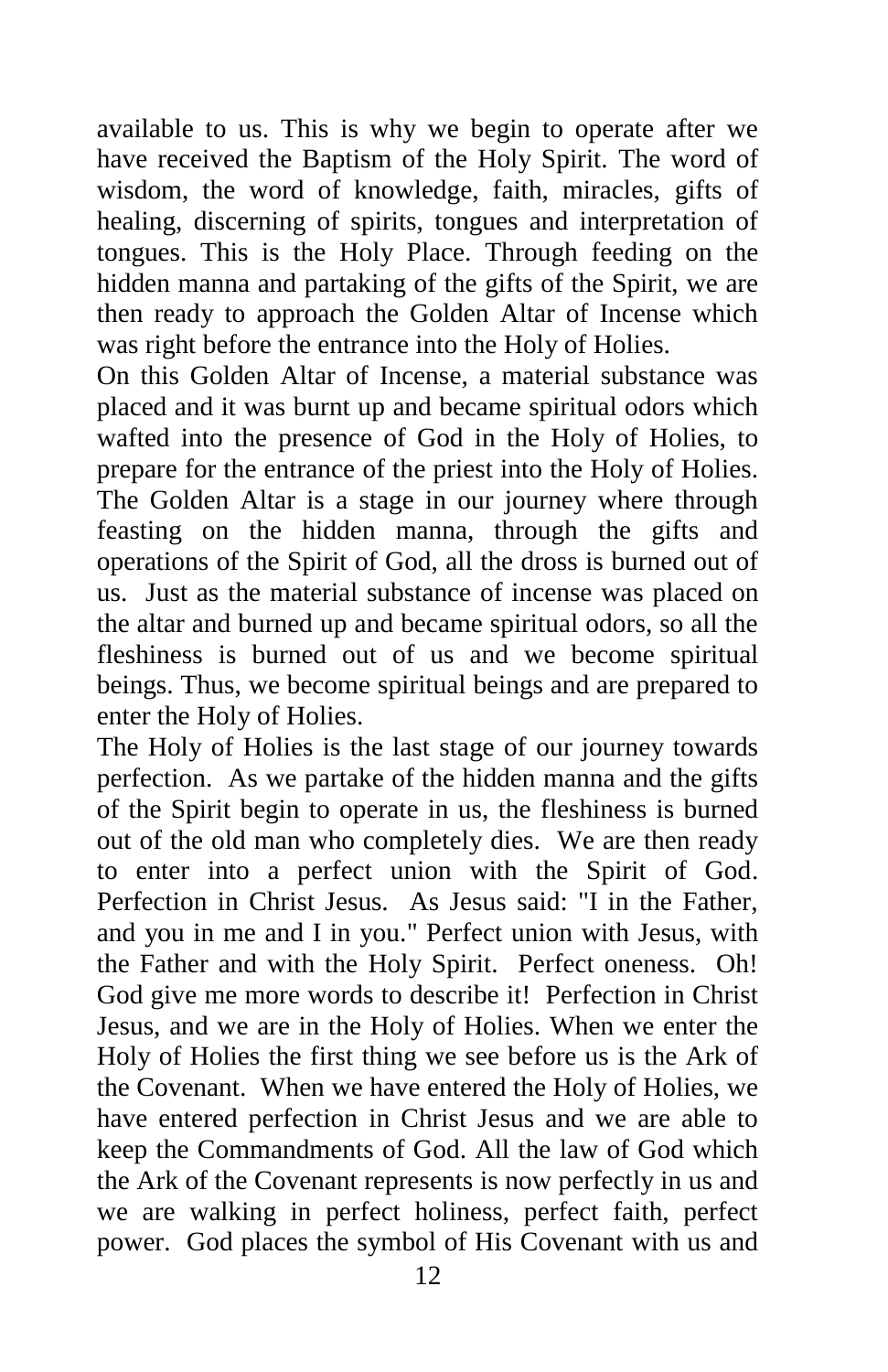on top of the Ark of the Covenant is the Mercy seat of God. This proclaims to us that having obtained to perfection and entered into the Holy of Holies, we are then able to partake of all of God's mercy and we stand at the very seat of God's mercy, receiving it all. Complete victory over every enemy, God having wiped away all tears from our eyes, the church having come to perfection, the temple of God having been built, the Holy City having descended! Perfect fellowship with God and the Holy angels who stood over the seat of God's mercy, guarding it, so that only those who have been prepared can enter in.

There you have the great truth proclaimed to us by the Tabernacle in the wilderness. The revelation of the journey that we must take from salvation to perfection. From outside the gate, in the world into the Holy of Holies of God. Perfect union, perfect life in the Spirit of God.

We will just make this point in closing. The people outside the gate of the tabernacle could not see into the outer court through the gate, and they could not enter in except in the priests, after they had identified themselves with the slain lamb. Even so, the people of the world can see inside the visible church and they can see the church but they cannot enter in until they have partaken of the slain lamb, until they have accepted the Lord Jesus Christ as their Saviour. They enter just as the priest enters the Outer Court. Then, the priests who were in the Outer Court could not enter in the Holy Place although they could see it, until they had washed at the brazen laver. They could not partake of its mysteries until they had been washed in the brazen laver. They entered then in the Holy Place, through the door. Even so the people of the formalistic, visible church today, and I am talking about the born-again people, can see the Holy Place and those of us who are baptized in the Spirit of God, who speak in tongues, who feed upon the hidden manna, who seek to minister it to them, they catch a glimpse of the Holy Place but they can never understand it fully and enter into its mysteries or its life and its fulfillment, until they have been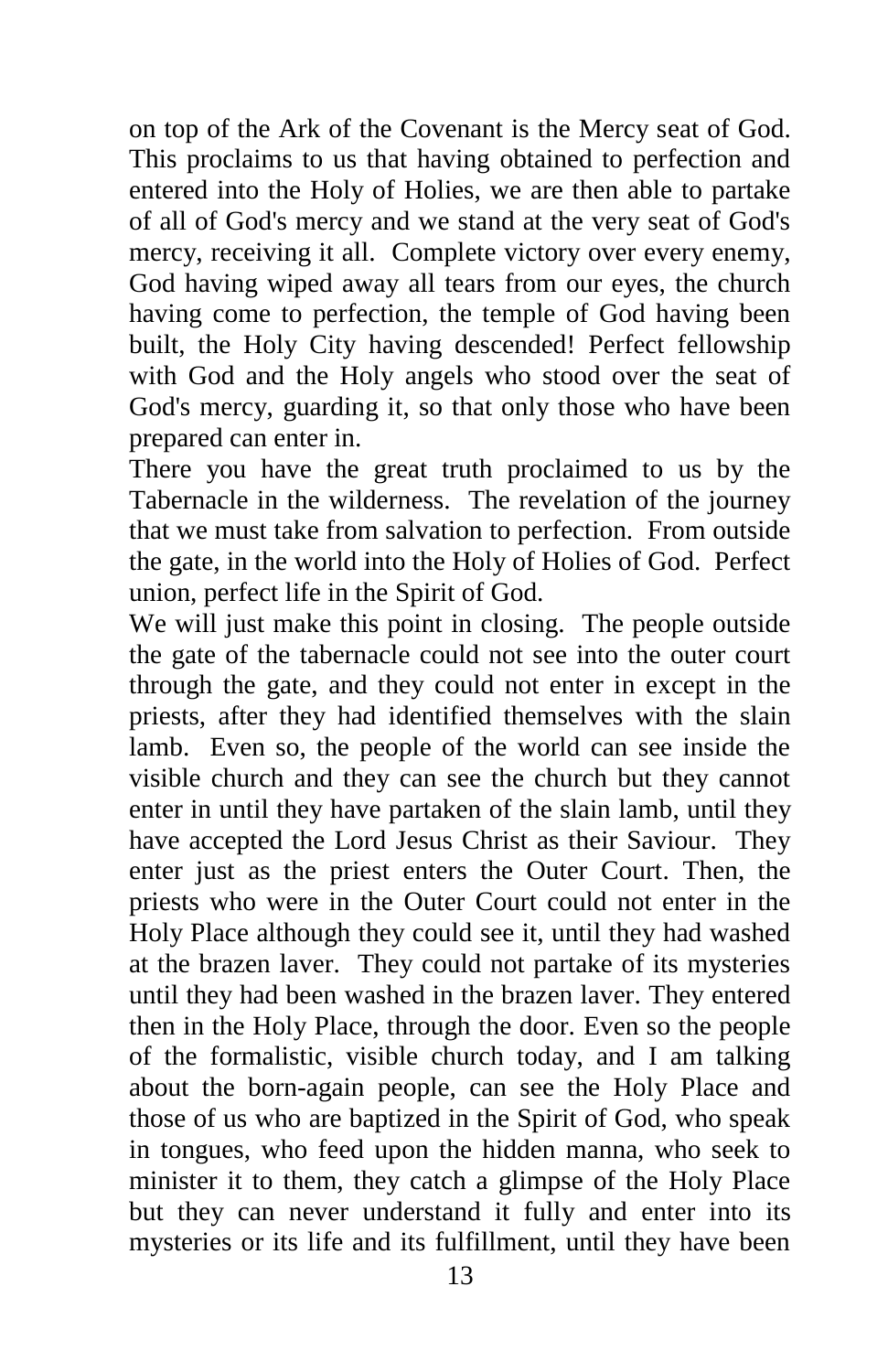washed through the water of the Word at the laver. Washed of their false doctrines and ideas, of their false pride, of the lies that Satan has put in their minds and until they have been baptized in the Holy Spirit with the manifestation of tongues. Then they will enter in the Holy Place. You will remember that the priests of the Old Testament worship were met in the Holy Place by the High Priest. It was there that the High Priest met them. There were many priests in the Outer Court but only one High Priest, who alone could go into the Holy of Holies. They delivered the blood into his hands and the High Priest alone turned and went into the Holy of Holies. It was in the High Priest that the priests entered into the Holy of Holies, inasmuch as He was their representative.

Now, on the day that Jesus was crucified, the veil of the temple was rent from top to bottom by the mighty power of God, signifying to us that the way is now open for all to go into the Holy of Holies. We again must remind you that the priests when they stood in the Holy Place, the second room, could see through the veil into the Holy of Holies, but they still had to pass by the Golden Altar of incense before they could enter in the Holy of Holies in the High Priest. Even so, we who are baptized in the Spirit of God feasting on the hidden manna and who are partaking of all the gifts and operations of the Spirit of God, have caught a vision that the church is to be brought to perfection in Christ Jesus. We have seen through the visible veil which separates the physical realm that we dwell in and the spiritual realm where angels and Jesus and the Omnipresent Spirit of God dwells. We have seen through the veil but we can only go in by and through the Golden Altar of incense, which purges and burns the fleshiness out of us, all of the dross and we become purely spiritual beings as the incense on the altar, became purely spiritual odors that entered into the Holy of Holies, in the presence of God. A dear friend once asked me if the Feast of Tabernacle did not represent an experience that was to come to the people of God, which was greater even than the Baptism of the Holy Spirit. I answered him as I would